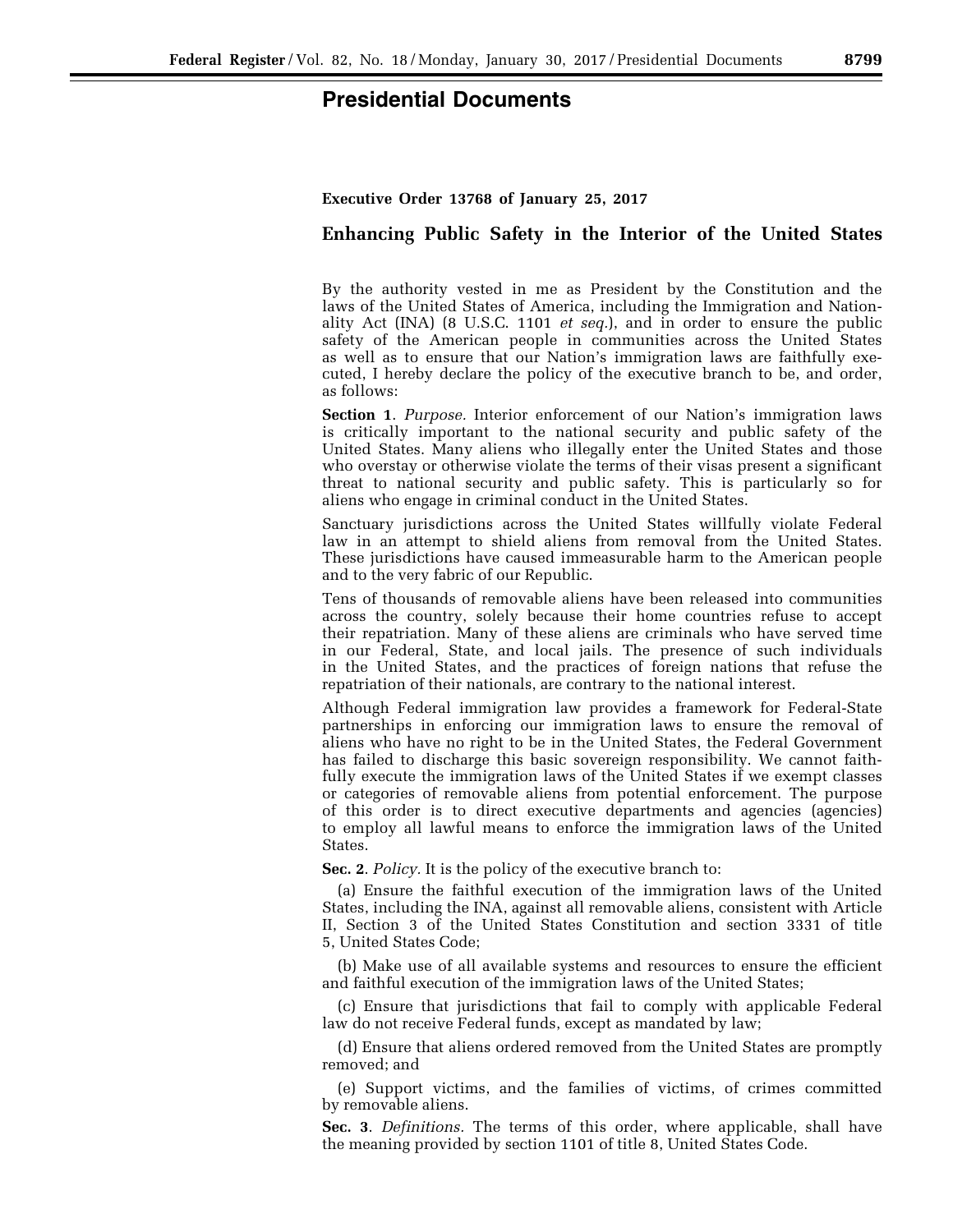**Sec. 4**. *Enforcement of the Immigration Laws in the Interior of the United States.* In furtherance of the policy described in section 2 of this order, I hereby direct agencies to employ all lawful means to ensure the faithful execution of the immigration laws of the United States against all removable aliens.

**Sec. 5**. *Enforcement Priorities.* In executing faithfully the immigration laws of the United States, the Secretary of Homeland Security (Secretary) shall prioritize for removal those aliens described by the Congress in sections 212(a)(2), (a)(3), and (a)(6)(C), 235, and 237(a)(2) and (4) of the INA (8 U.S.C. 1182(a)(2), (a)(3), and (a)(6)(C), 1225, and 1227(a)(2) and (4)), as well as removable aliens who:

(a) Have been convicted of any criminal offense;

(b) Have been charged with any criminal offense, where such charge has not been resolved;

(c) Have committed acts that constitute a chargeable criminal offense;

(d) Have engaged in fraud or willful misrepresentation in connection with any official matter or application before a governmental agency;

(e) Have abused any program related to receipt of public benefits;

(f) Are subject to a final order of removal, but who have not complied with their legal obligation to depart the United States; or

(g) In the judgment of an immigration officer, otherwise pose a risk to public safety or national security.

**Sec. 6**. *Civil Fines and Penalties.* As soon as practicable, and by no later than one year after the date of this order, the Secretary shall issue guidance and promulgate regulations, where required by law, to ensure the assessment and collection of all fines and penalties that the Secretary is authorized under the law to assess and collect from aliens unlawfully present in the United States and from those who facilitate their presence in the United States.

**Sec. 7**. *Additional Enforcement and Removal Officers.* The Secretary, through the Director of U.S. Immigration and Customs Enforcement, shall, to the extent permitted by law and subject to the availability of appropriations, take all appropriate action to hire 10,000 additional immigration officers, who shall complete relevant training and be authorized to perform the law enforcement functions described in section 287 of the INA (8 U.S.C. 1357).

**Sec. 8**. *Federal-State Agreements.* It is the policy of the executive branch to empower State and local law enforcement agencies across the country to perform the functions of an immigration officer in the interior of the United States to the maximum extent permitted by law.

(a) In furtherance of this policy, the Secretary shall immediately take appropriate action to engage with the Governors of the States, as well as local officials, for the purpose of preparing to enter into agreements under section 287(g) of the INA  $(8 \text{ U.S.C. } 1357 \text{ (g)}).$ 

(b) To the extent permitted by law and with the consent of State or local officials, as appropriate, the Secretary shall take appropriate action, through agreements under section 287(g) of the INA, or otherwise, to authorize State and local law enforcement officials, as the Secretary determines are qualified and appropriate, to perform the functions of immigration officers in relation to the investigation, apprehension, or detention of aliens in the United States under the direction and the supervision of the Secretary. Such authorization shall be in addition to, rather than in place of, Federal performance of these duties.

(c) To the extent permitted by law, the Secretary may structure each agreement under section 287(g) of the INA in a manner that provides the most effective model for enforcing Federal immigration laws for that jurisdiction.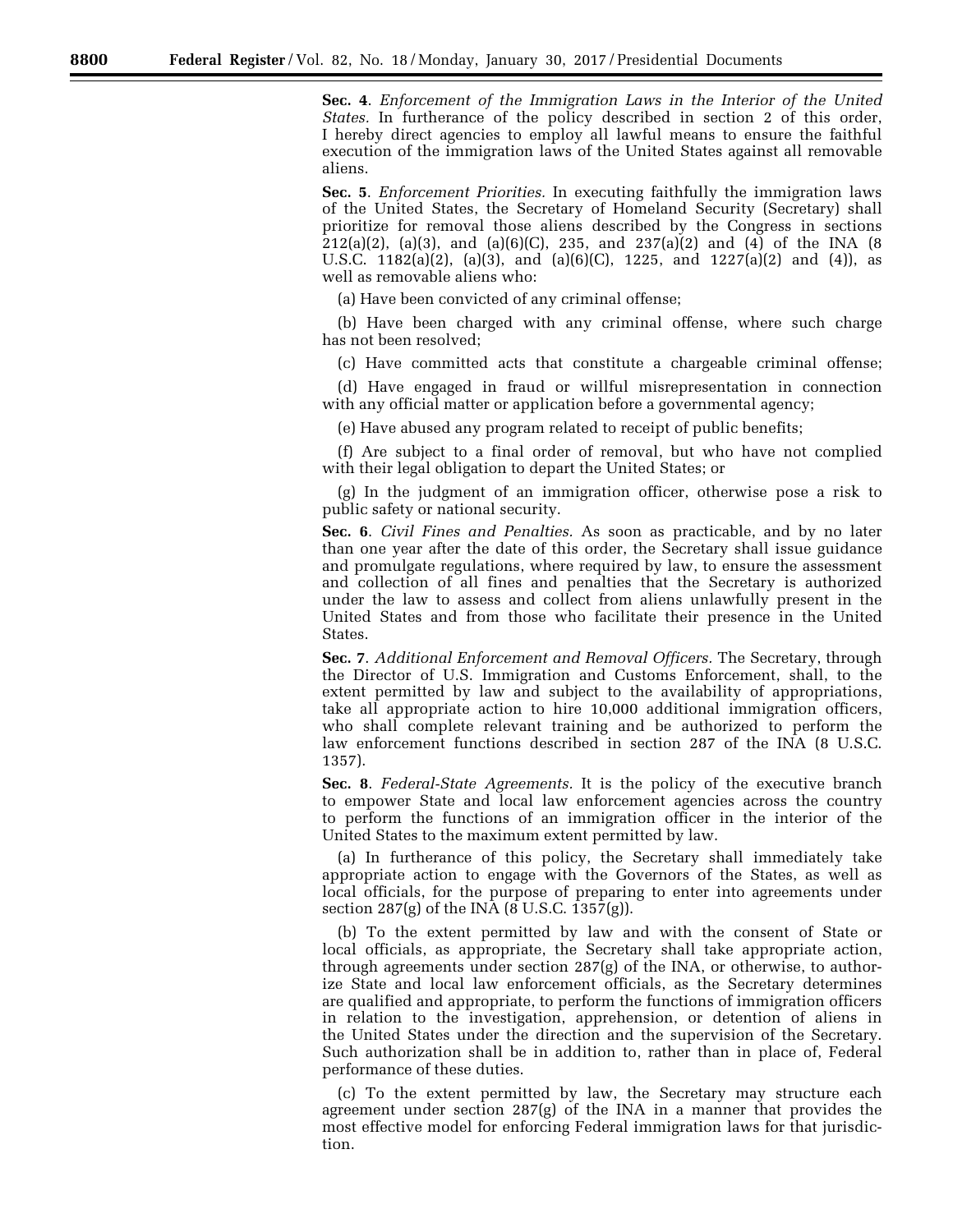**Sec. 9**. *Sanctuary Jurisdictions.* It is the policy of the executive branch to ensure, to the fullest extent of the law, that a State, or a political subdivision of a State, shall comply with 8 U.S.C. 1373.

(a) In furtherance of this policy, the Attorney General and the Secretary, in their discretion and to the extent consistent with law, shall ensure that jurisdictions that willfully refuse to comply with 8 U.S.C. 1373 (sanctuary jurisdictions) are not eligible to receive Federal grants, except as deemed necessary for law enforcement purposes by the Attorney General or the Secretary. The Secretary has the authority to designate, in his discretion and to the extent consistent with law, a jurisdiction as a sanctuary jurisdiction. The Attorney General shall take appropriate enforcement action against any entity that violates 8 U.S.C. 1373, or which has in effect a statute, policy, or practice that prevents or hinders the enforcement of Federal law.

(b) To better inform the public regarding the public safety threats associated with sanctuary jurisdictions, the Secretary shall utilize the Declined Detainer Outcome Report or its equivalent and, on a weekly basis, make public a comprehensive list of criminal actions committed by aliens and any jurisdiction that ignored or otherwise failed to honor any detainers with respect to such aliens.

(c) The Director of the Office of Management and Budget is directed to obtain and provide relevant and responsive information on all Federal grant money that currently is received by any sanctuary jurisdiction.

**Sec. 10**. *Review of Previous Immigration Actions and Policies.* (a) The Secretary shall immediately take all appropriate action to terminate the Priority Enforcement Program (PEP) described in the memorandum issued by the Secretary on November 20, 2014, and to reinstitute the immigration program known as ''Secure Communities'' referenced in that memorandum.

(b) The Secretary shall review agency regulations, policies, and procedures for consistency with this order and, if required, publish for notice and comment proposed regulations rescinding or revising any regulations inconsistent with this order and shall consider whether to withdraw or modify any inconsistent policies and procedures, as appropriate and consistent with the law.

(c) To protect our communities and better facilitate the identification, detention, and removal of criminal aliens within constitutional and statutory parameters, the Secretary shall consolidate and revise any applicable forms to more effectively communicate with recipient law enforcement agencies.

**Sec. 11**. *Department of Justice Prosecutions of Immigration Violators.* The Attorney General and the Secretary shall work together to develop and implement a program that ensures that adequate resources are devoted to the prosecution of criminal immigration offenses in the United States, and to develop cooperative strategies to reduce violent crime and the reach of transnational criminal organizations into the United States.

**Sec. 12**. *Recalcitrant Countries.* The Secretary of Homeland Security and the Secretary of State shall cooperate to effectively implement the sanctions provided by section 243(d) of the INA  $(8 \text{ U.S.C. } 1253(d))$ , as appropriate. The Secretary of State shall, to the maximum extent permitted by law, ensure that diplomatic efforts and negotiations with foreign states include as a condition precedent the acceptance by those foreign states of their nationals who are subject to removal from the United States.

**Sec. 13**. *Office for Victims of Crimes Committed by Removable Aliens.* The Secretary shall direct the Director of U.S. Immigration and Customs Enforcement to take all appropriate and lawful action to establish within U.S. Immigration and Customs Enforcement an office to provide proactive, timely, adequate, and professional services to victims of crimes committed by removable aliens and the family members of such victims. This office shall provide quarterly reports studying the effects of the victimization by criminal aliens present in the United States.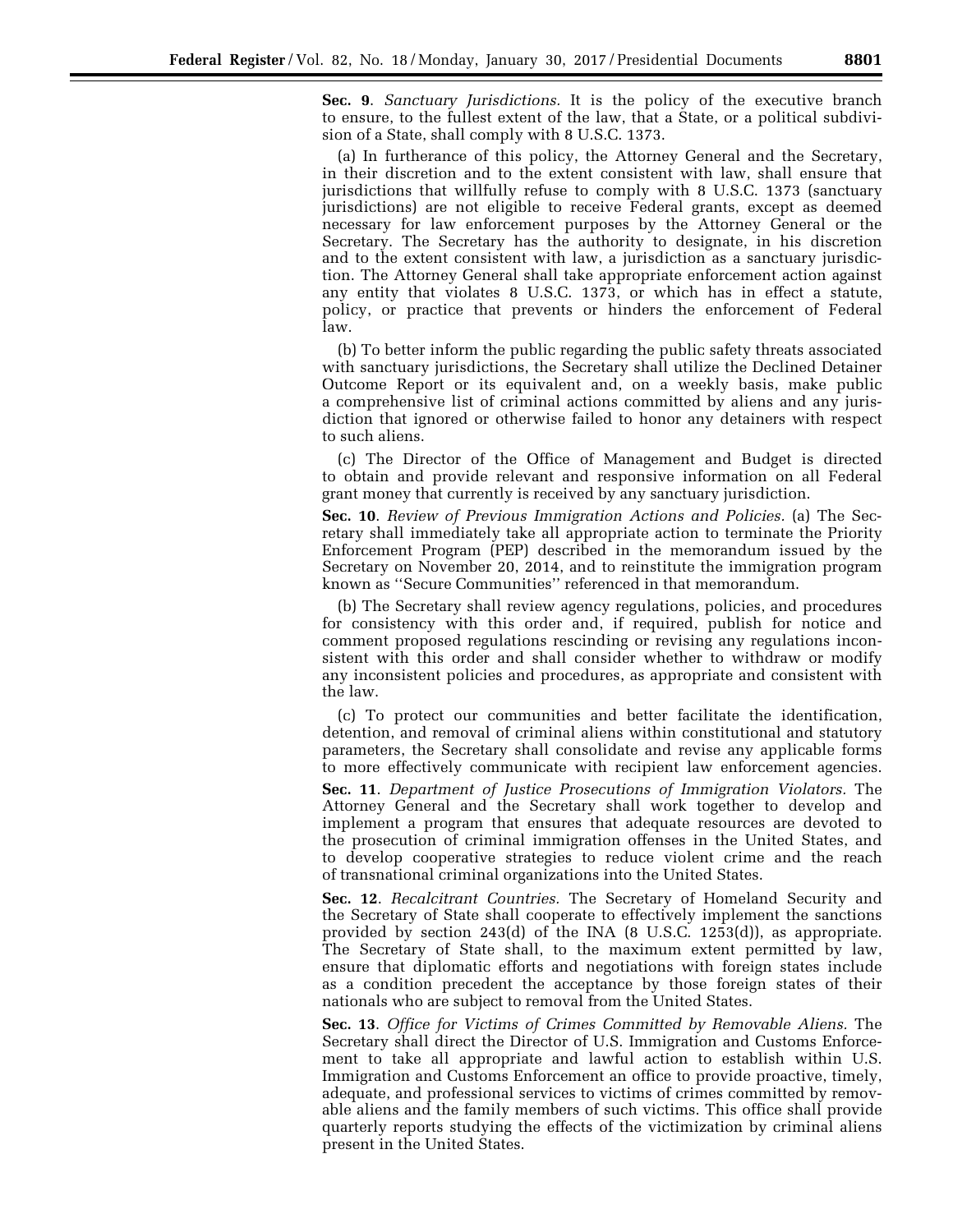**Sec. 14**. *Privacy Act.* Agencies shall, to the extent consistent with applicable law, ensure that their privacy policies exclude persons who are not United States citizens or lawful permanent residents from the protections of the Privacy Act regarding personally identifiable information.

**Sec. 15**. *Reporting.* Except as otherwise provided in this order, the Secretary and the Attorney General shall each submit to the President a report on the progress of the directives contained in this order within 90 days of the date of this order and again within 180 days of the date of this order.

**Sec. 16**. *Transparency.* To promote the transparency and situational awareness of criminal aliens in the United States, the Secretary and the Attorney General are hereby directed to collect relevant data and provide quarterly reports on the following:

(a) the immigration status of all aliens incarcerated under the supervision of the Federal Bureau of Prisons;

(b) the immigration status of all aliens incarcerated as Federal pretrial detainees under the supervision of the United States Marshals Service; and

(c) the immigration status of all convicted aliens incarcerated in State prisons and local detention centers throughout the United States.

**Sec. 17**. *Personnel Actions.* The Office of Personnel Management shall take appropriate and lawful action to facilitate hiring personnel to implement this order.

**Sec. 18**. *General Provisions.* (a) Nothing in this order shall be construed to impair or otherwise affect:

(i) the authority granted by law to an executive department or agency, or the head thereof; or

(ii) the functions of the Director of the Office of Management and Budget relating to budgetary, administrative, or legislative proposals.

(b) This order shall be implemented consistent with applicable law and subject to the availability of appropriations.